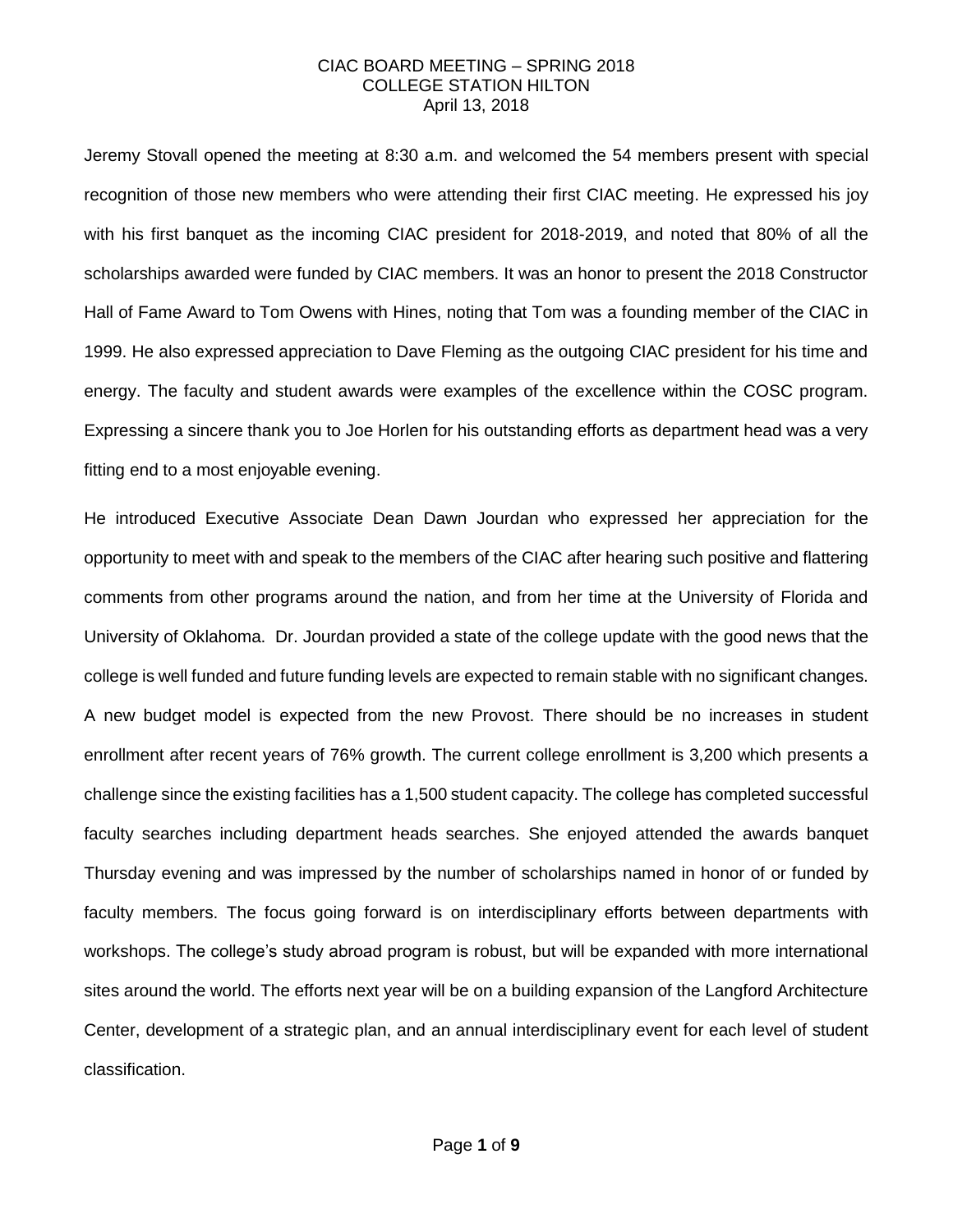Pat Suermann echoed Jeremy's description of the scholarship ceremony and banquet as a very enjoyable evening for him as the new department head. The growth in the number of endowed scholarships is indeed a remarkable achievement that was set into motion by Professor Jim Smith in 1999 (from \$16K to over \$400K in 2018). After an update on the state of the department, he reviewed the meeting agenda, noting the inclusion of a guest speaker from Autodesk as an initial step in building a partnership with the firm. He explained the purpose for the key performance indicator (KPI) task assigned to the committees in providing the department with benchmarks that were important to the program's industry partners. Meaningful KPIs will aid the department in not resting on its laurels as the oldest and largest program in the nation. Equally important will be feedback from each of the student focus groups. Professor Suermann noted that the findings of the October 2017 reaccreditation visit were six strengths and three minor weaknesses with no areas of concern. He highlighted the major achievements of faculty members, and noted the department had provided a successful continuing education program for H.E.B. senior leaders and managers. The department is achieving increased levels of funded research that will be expanded further by the addition of an additional research focused tenured faculty. He spoke on his observations of students participating in the Constructionarium in the U.K. over spring break. He would like to see a similar program available in the U.S. perhaps on the new RELLIS campus. There is a high level of support and available space. He announced that two new nontenure track faculty have been hired for support of the materials and methods, and the mechanical, electrical and piping courses.

George Eustace provided an industry relations update noting the current CIAC membership was 177 with an expectation of reaching 200 by year end. The lunch meal changes for the career fair were well received and will allow for growth to 180 available booth spaces. The scores for the weekly writing assignments for those on an internship show a steady improvement. Each person was provided a job placement information package with data and graphs based upon the fall 2017 senior exit survey.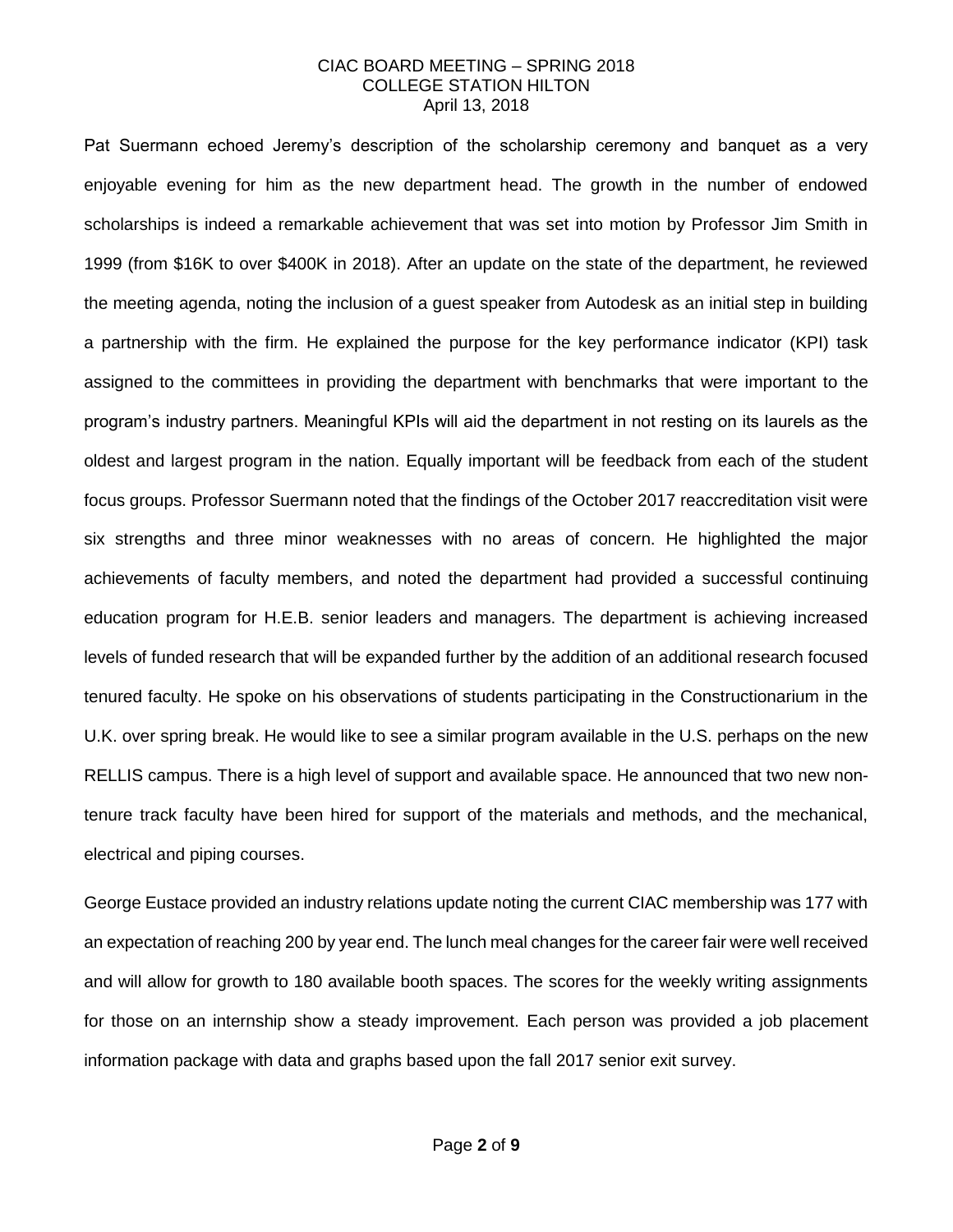Charles Coppage, Product Specialist with Autodesk, presented a current state of the art for technology applications and a projection of future advancements of interest to those in the construction field. There will be progress along the path for increased efficiencies as more applications are integrated with an increased ability to share information with a greater level of detail. The goal is to use greater amounts of data and move from reactive to proactive and ultimately predictive management of design and construction operations. He directed those in attendance towards Autodesk's "Red Shift" website that highlights Autodesk's programs.

Following a break, the meeting resumed with meetings of the various CIAC committees. Each committee presented a report after the lunch break. The competition team members from the Associated Schools of Construction Region 5 Student Competitions held at TEXO in Dallas were introduced.

Matt Summerville, The Brandt Company, presented the budget committee report starting with the close out of the 2017 budget by stating that the approved \$150,000 transfer of funds to the CIAC Support Fund was made bringing the total value in the account to \$505,000. This account is generating approximately \$1,650 in interest monthly. The other budgeted increase was for the graduation event due to the increased sizes of the graduation classes each semester and the need to host the event in an offsite venue. The external independent review of the CIAC accounts for 2016-2017 has been completed and a report issued with no areas of concern. He also gave an update on the 2018 budget where the retained earnings from 2017 was \$251,000, approximately half of the total budgeted expenses for 2018. The budgeted membership income is on track with \$438,000 to date with anticipation of additional memberships prior to the fall career fair. The projected total of budgeted funds for 2018 is \$764,000. In addressing the expense items in the 2018 budget, Matt noted that few of the budgeted expenses have been incurred in the first quarter of the year. Some items such as the competition teams and individual scholarship line items will be not be incurred due to the availability of differential tuition funds that can be applied to these needs. As previously mentioned, the budget item for the graduation event is \$10,000. The funds budgeted for individual scholarships can be applied to other student enrichment needs such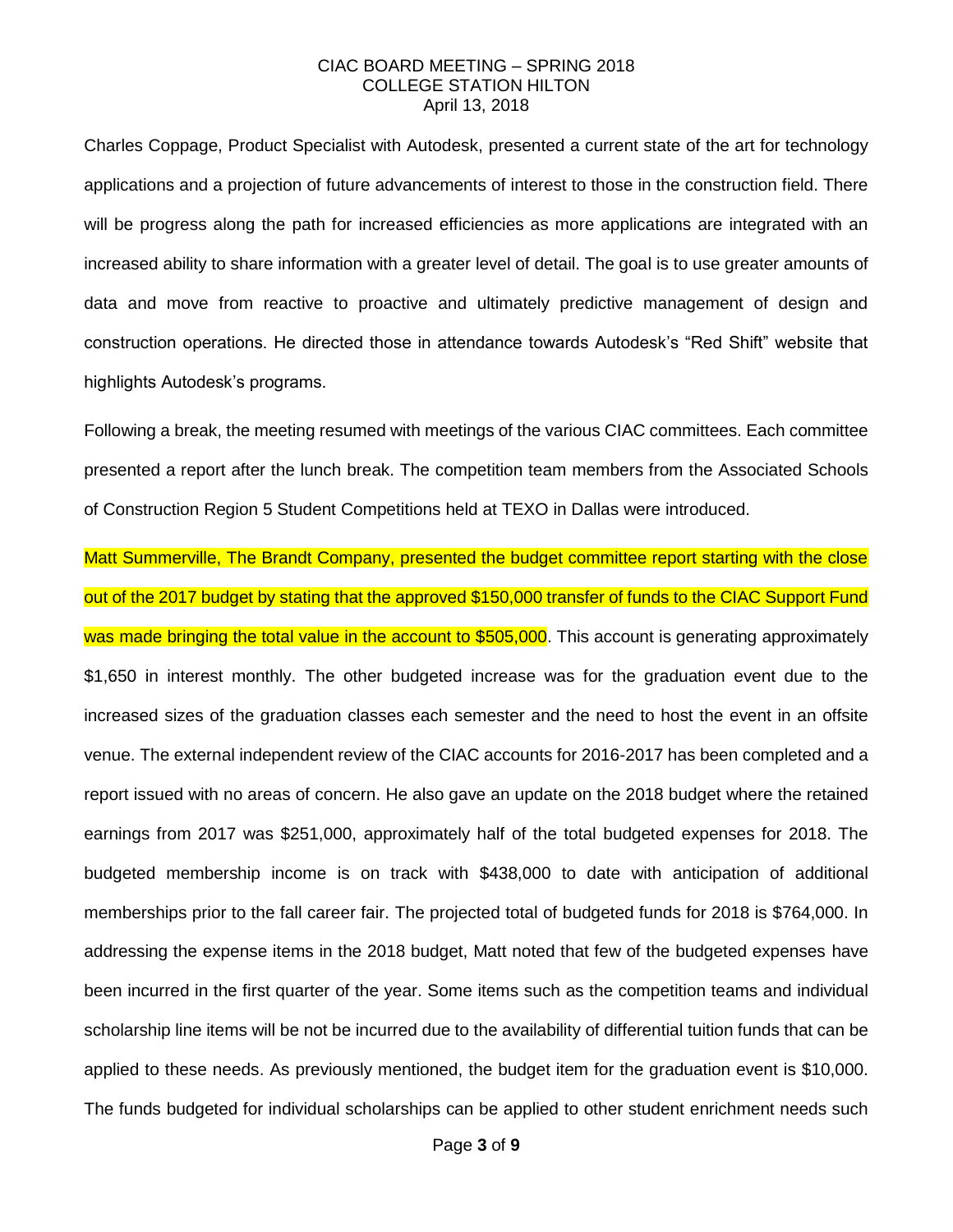as study abroad support, or to provide support for development of hands-on training sites at the new RELLIS campus.

Nine of the twelve budgeted endowed matching scholarships are available. An explanation of the matching endowed scholarship program was provided for the new members. The opportunity to obtain matching funds from the university for a matching endowed professorship for the leadership minor is no longer available. As a result, a discussion item for the fall meeting will be the use of the budgeted funds for other program needs. A motion to transfer the budgeted \$150,000 from the CIAC Discretionary Fund to the CIAC Support Fund bringing the total in this account to \$655,000 was made, seconded and approved. A budget item of \$30,000 was added for the CIAC Career Fair. Based upon current projections, the 2018 budget will have a \$238,780 in carry over funds to 2019.

Kendall Pouland, Tellepsen, gave the curriculum committee report explaining how the faculty is divided into course groups based on common subject matters and student learning outcomes. The course groups discuss any gaps or overlaps between the courses in the course group as students move from fundamental to more in-depth and technical courses. An emerging need in the curriculum is addressing the decrease in the percentage of incoming students with no industry experience. Some changes in progress are the creation of an online methods and materials class, and a new university requirement for a 3 credit hour class on cultural discourse. This will require future discussions on how to shift the COSC curriculum to add this new university requirement. Shelley Smith, Undergraduate Program Coordinator, will send out copies of the curriculum and syllabi to all committee members. In regards to key performance indicators, the committee felt students need to come out of the department with soft skills to include writing, personal presence, verbal communication, personality types, critical thinking and problem solving. These are very important but admittedly hard to measure. Feedback was recommended from the employers to play into the students' grades for the internship. Currently each intern must submit a monthly progress report that includes a paragraph on whether the intern received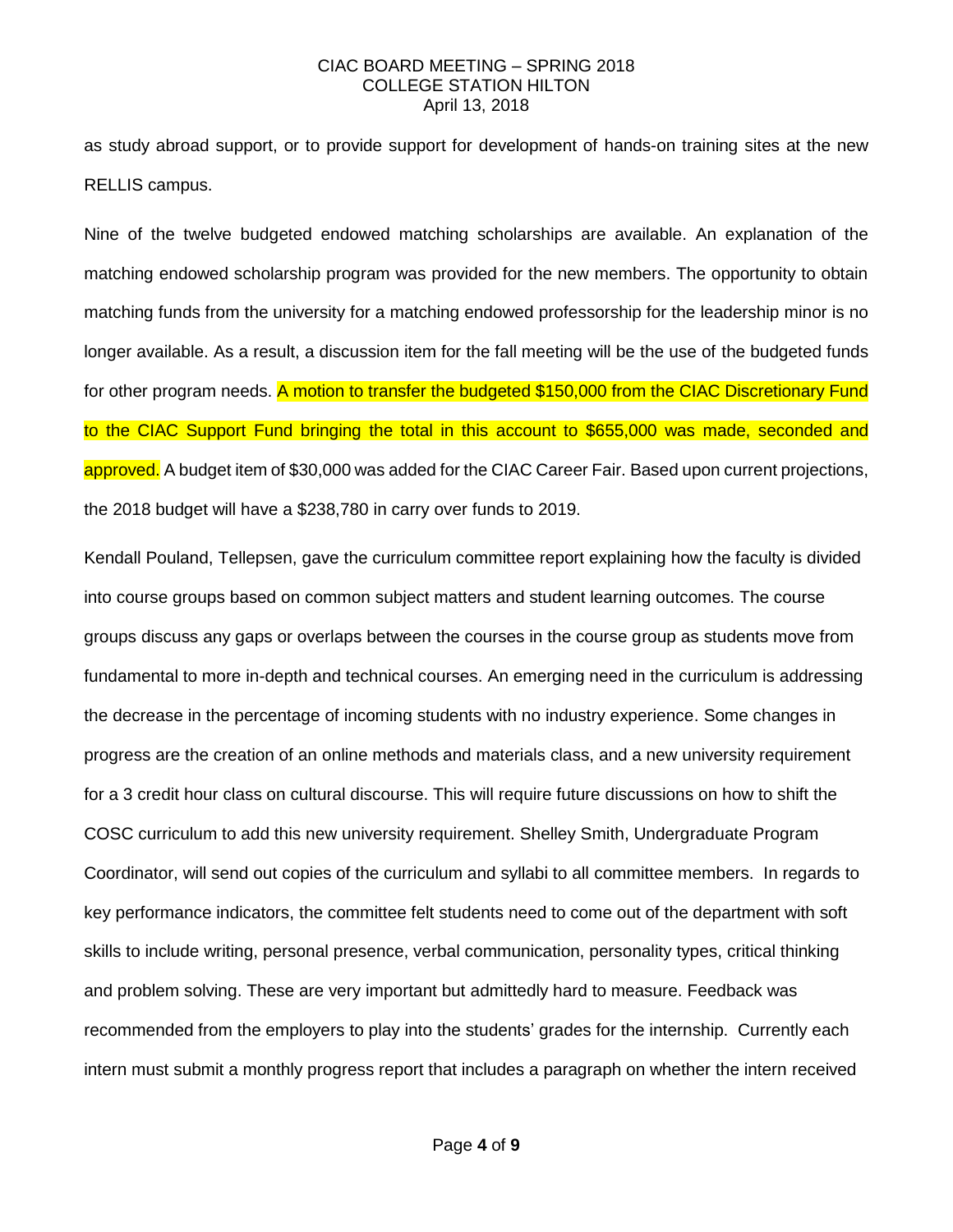a performance evaluation to include areas of strengths and needs for improvement. Also, the internship completion letter requires a supervisor's review and signature. A supervisor's comment is optional.

(Note: The focus group comments from the curriculum committee are consolidated at the end of the meeting minutes with those of the other three committees)

Time Ross, Andrews-Myers, presented the development committee report by explaining the purpose of the committee is support of the fundraising efforts of the department with the primary effort being the endowed matching programs for scholarships and professorships. The committee identified a need for more strategic development communications that provide a menu of all charitable giving opportunities now that the fundraising efforts in support of the renovation of Francis Hall is complete. The first focus is on fundraising within the CIAC organization followed by a focus on development of funds with a broader outreach to the industry to include major manufacturers, suppliers, venders, and service provider companies. There is a role for the past presidents of the CIAC who are looking for a mandate and a development program to support by coming together to define goals for going to companies outside the CIAC membership. Dr. Jim Smith founded the CIAC in 1999 so next year will be the 20<sup>th</sup> anniversary of the CIAC which could be parlayed into a gala event with a pledging of funds from a menu of charitable giving opportunities. To promote such an event, a mailer will need to be drafted and finalized with distinctive maroon colored envelopes. There is a need to follow up with the Francis Hall charitable donors after they have completed their five-year pledges so as to not lose these donors who have a willingness to annual donations.

Lauren Rossman, Kiewit, gave the membership committee report regarding development of the process for nominations for the annual Constructor Hall of Fame Award. Regarding qualifications, nominees must have successful leadership achievements. The committee will be working to further develop the selection process. The committee reported a great discussion on key performance indicators with the first KPI being tracking the summer work experiences of COSC students outside the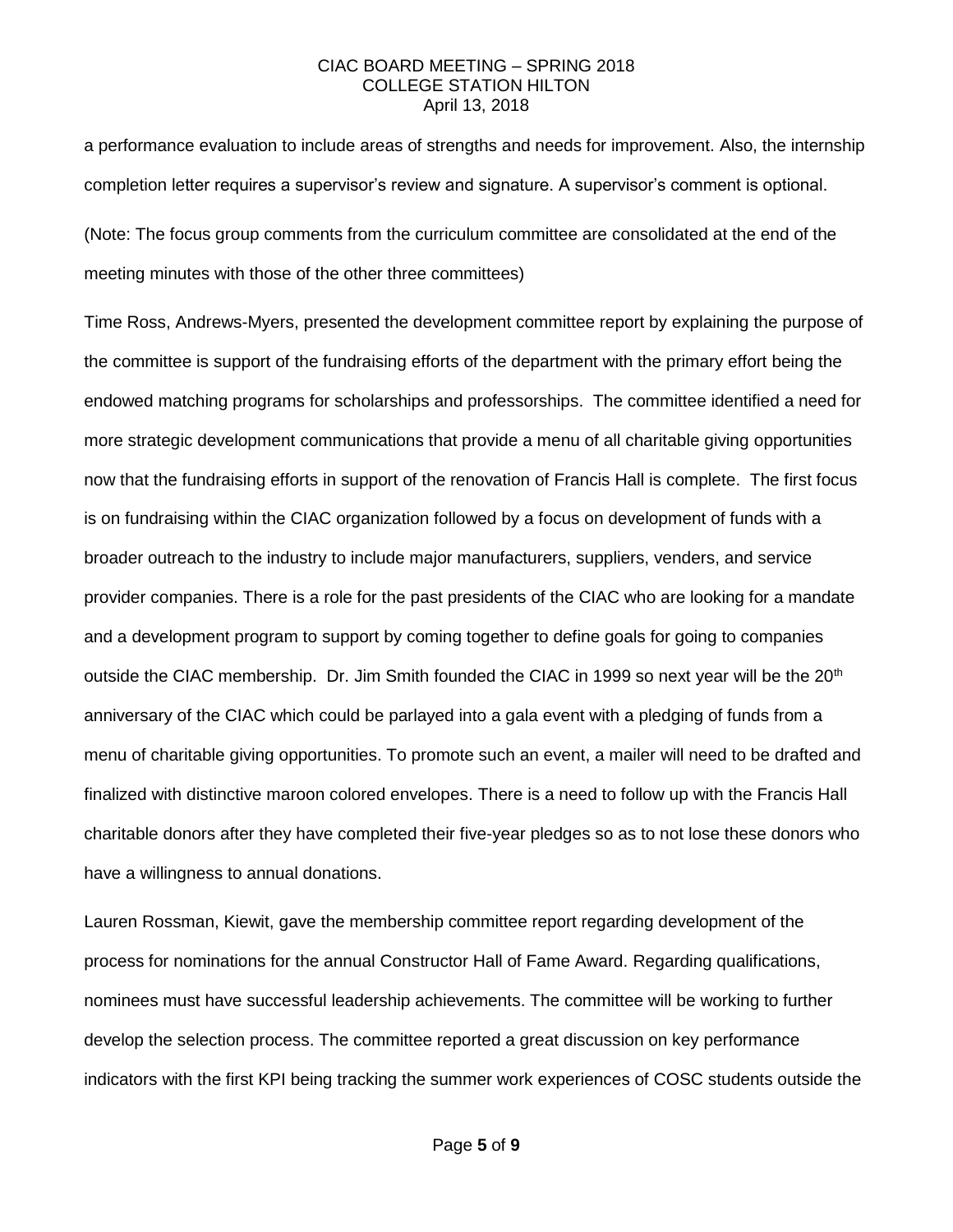required internship course. How many students are really pursuing multiple summers with or separate from their internship? Also, the internship hourly rates, per diem, and what levels and types of bonuses are being received? Another KPI would be the quantity of graduates hired by companies, and the percentage of interns hired by their internship providers. Regarding the job placement information and the amounts of bonuses, the information comes from the exit surveys of graduating seniors. The bonus amounts are not part of the base salary. The bonuses are generally for relocation costs. Information on which companies hire COSC graduates is available on the Career Center's website:

## <https://aggiesurveys.tamu.edu/public/Reports.aspx>

Jeremy Stovall, Brookstone, and Matt Lewis, Harvey Builders, presented the report from the graduate program and research studies committee in place of Leland Rocchio, Jordan & Foster, with an update on the 2017 research grant awarded to Dr. Phil Lewis. Dr. Lewis is studying the equipment emissions from small, private equipment fleets in conjunction with the Texas Transportation Institute (TTI). He is currently collecting data from the Bryan and College Station area, and later the wider state area. He will be completing the data collection and presenting the results of his research at the fall meeting. Matt explained the deliverable product of the CIAC research grant addresses a specific issue affecting the industry with useful data that can be applied to advance the performance, profitability or productivity within the construction industry. All CIAC member companies are encouraged to submit areas or issues to be addressed in a research grant. A call for research proposals to be funded in 2019 will go out in the July timeframe to COSC faculty with the award of a \$25,000 grant at the fall 2018 meeting. The call will go out to all COSC faculty members. Also, Jeremy summarized the discussion from Leland regarding the continued desire promulgated in the 2015 strategic plan to create a Masters of Business in Construction administration.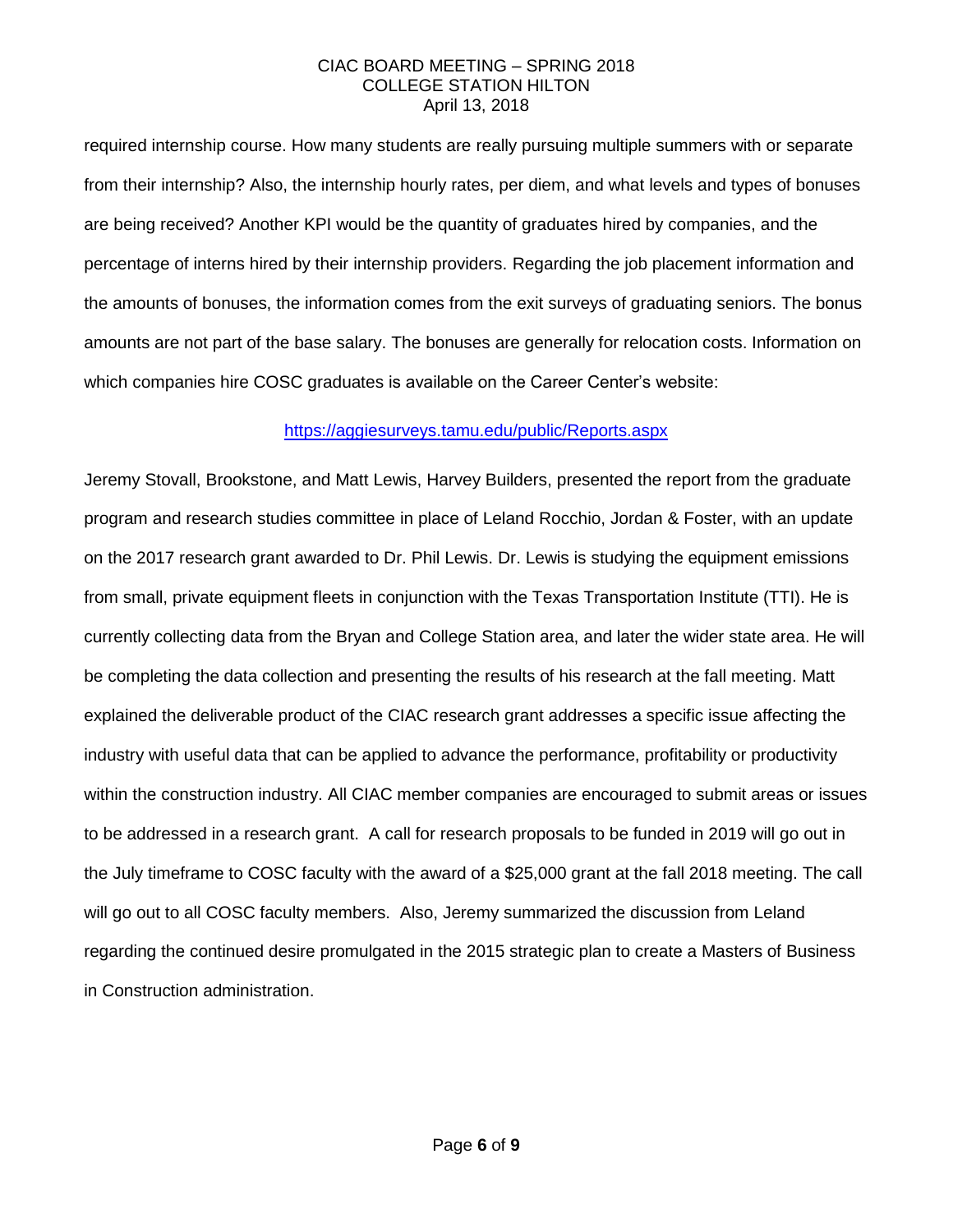The items and issues discussed in the various student focus groups are as follows:

### Lower Level COSC Students - Curriculum Committee

- A favorite thing about the department is great professors that are helpful
- Accelerated classes are too quick with too much too soon especially Estimating I. Students struggling with concern they are not prepared for Estimating II
- Want more out of classroom hands on experience and ability to see things on campus.
- Like anything hand-on and bringing materials to touch and feel into class.
- Expressed interest in more specialties with another capstone class to learn more about a particular trade or session
- Minors in electrical and mechanical with willingness to stay longer to get certain tracks minors.
- Loved guest speakers and would like more guest speakers at freshman and sophomore level
- There is a need to learn Excel.

#### Upper Level COSC Who Have Not Completed an Internship - Development Committee

- Like the required internships and career fairs
- Want more information on specific cities where companies have offices, and a list of key points of contacts with companies.
- Regarding student scholarships, not clear how they go out to students. Need more transparency on the process.
- Love the professors that came from the industry.
- Asked about resume formats and how they should look like. Good framework and format but want to add additional information.
- It is not difficulty to obtain an internship with a CIAC member company
- They understand that writing skills are very important.
- Asked that Dr. Suermann continue to visit and sit in on classes.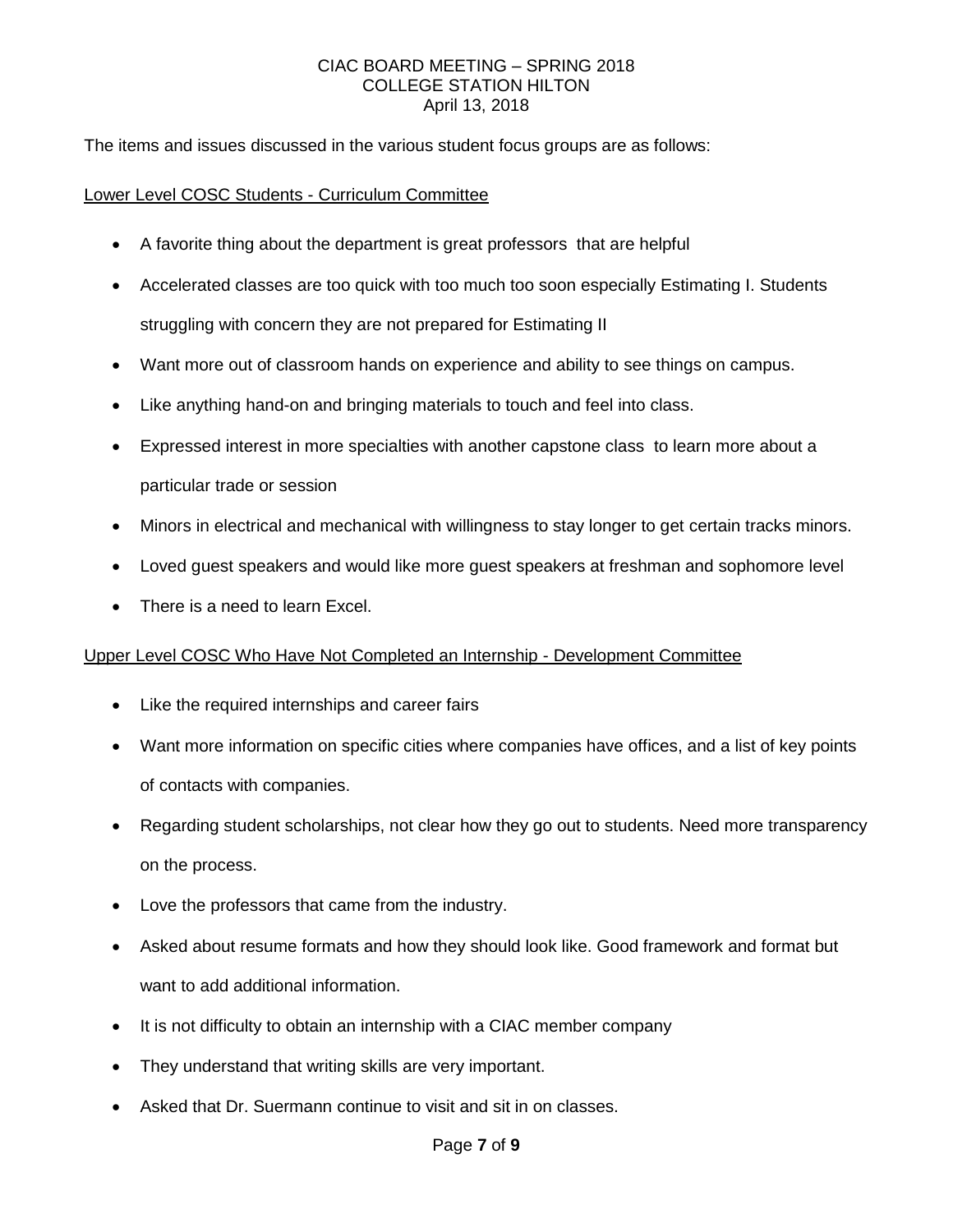- Asked about assignment of a mentor from the CIAC upon entry into the COSC program. Topic also came up from lower level COSC students.
- They would like to have a list of the CIAC companies that are characterized by their services. *[Note: Companies registering for the fall career fair will be asked to provide how they want to be listed. Information for most is on the Engineering News Record website.]*

Upper Level COSC Who Have Completed an Internship - Membership Committee

- Would like to know the numbers on companies that hire their interns
- Want to be able to take online line classes during their internships
- Estimating and scheduling class are good
- Would like more information on understanding company types, business models, culture, and work environments.
- Primary concern is running out of space and running out of faculty with a sustainable growth rate
- Do not feel they can graduate on time if they followed the current degree plan map

# Graduate Students – Graduate Program and Research Studies Committee

- A lot of the MSCM students were from the COSC department
- Four students were international and gave a good look at current status
- Program has been reduced from mid 80 or 90 students to 30-40 students now
- There is no non-thesis master's degree for change of major students interested in a professional program
- The focus on research and a thesis is sending people away.
- There is a lack of quality in courses at the graduate level.
- Older BIM class is better than the others
- Dr. Du's class was fantastic.